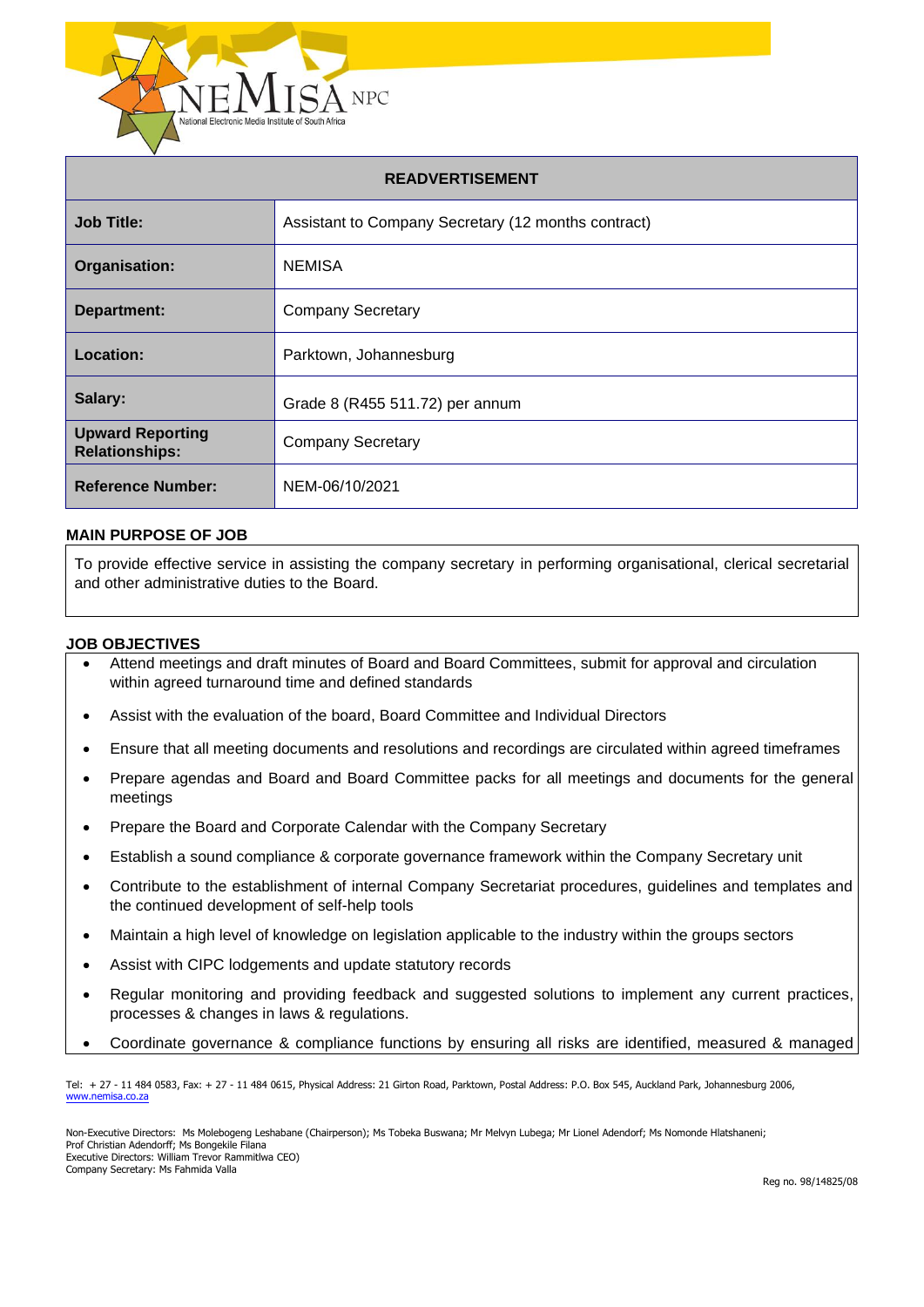

within the Company Secretary Division

- Assist in the continuous monitoring of compliance issues with all applicable legislation
- Review developments in corporate governance
- Assist in ad-hoc assignments and administrative matters.

## **Education: Formal Qualifications**

*Education involves the acquisition of knowledge and skills through learning where the subject matter is imparted systematically. Formal qualifications are obtained by studying at formal institutions e.g. universities, Technikons, colleges, etc.*

| <b>Level of Education:</b> | Minimum:<br>Matric/Grade 12 or equivalent<br>٠                                                                                                       |  |
|----------------------------|------------------------------------------------------------------------------------------------------------------------------------------------------|--|
|                            | Studying towards the Chartered<br>Governance Institute of Southern<br>Africa qualification                                                           |  |
|                            | An appropriate National Diploma<br>Degree in<br><b>Business</b><br>or<br>Management/ Law or equivalent<br>qualification can be an added<br>advantage |  |
|                            | Registration with<br>Chartered<br>Governance Institute of Southern<br>Africa or any other body in the field<br>would be an added advantage           |  |

## **Job-related Work Experience**

*Experience is obtained through opportunities for exposure and practice at work. It includes all working experience that has some bearing on the job and is not restricted to the current organisation. Supervised on-thejob training, internships and learnerships are incorporated within this category.* **Minimum:** 

- At least 2 years' experience in a similar role
- 2 years' experience within the Public Sector

## **Job-related Knowledge**

*Job-related knowledge is typically gained through formal or informal training programs (these exclude programs through which Formal Qualifications are attained). It includes knowledge of facts, data and information and understanding the rationale behind models, theories and principles.*